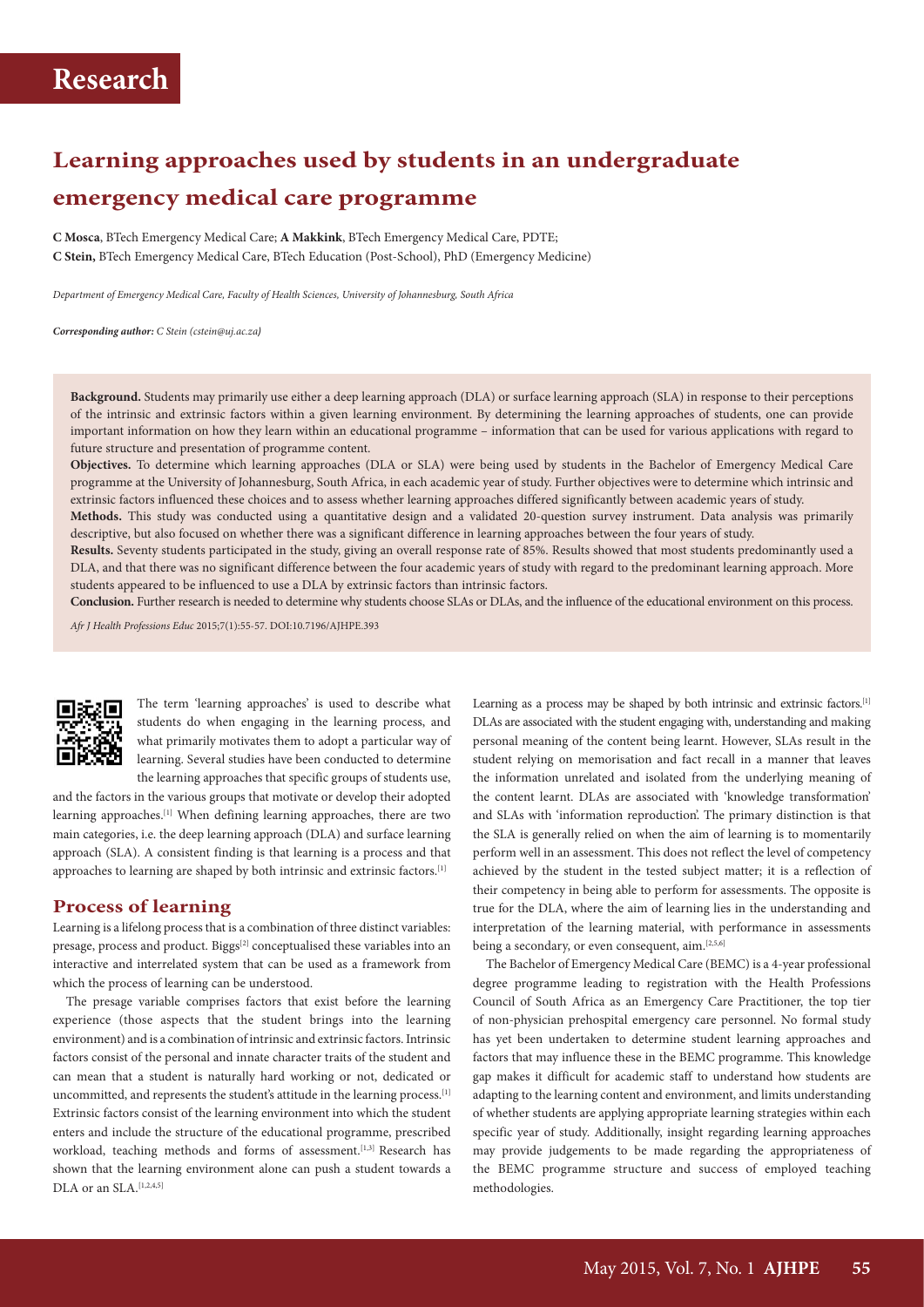## **Objectives**

The objective of this study was to determine what learning approaches (DLA or SLA) were adopted by students in each academic year of study and whether these differed significantly between years in a manner consistent with a progression from SLA to DLA between year 1 and year 4.

The primary hypothesis was that first-year students would mostly use SLAs and that there would be a transition to an increasingly DLA from year 1 to year 4. Our motivations for this reasoning were based mostly on our anecdotal observations that first-year BEMC students are mainly poorly equipped to deal with a university-level academic workload and may therefore adopt an SLA to cope with passing assessments. Over time, and with academic progression from first to fourth year, we felt that this may change and a DLA may be adopted. We thought that the factors influencing students in this way would most likely be extrinsic and part of the university learning environment.

## **Methods**

## **Questionnaire**

The 20-item Biggs R-SPQ-2F questionnaire was used to assess the learning approach that BEMC students chose to adopt – DLA or SLA.[2] The questionnaire was specifically designed as a sensitive tool to identify student approaches to learning (SAL) and has been previously validated.<sup>[7]</sup>

It also contains a sub-scaling system that allows data interpretation in a way that can identify the factors influencing the learning approach that students use. The motive subscale is used to identify the intrinsic factors that motivate students to adopt either a DLA or an SLA, and the strategy subscale to identify the extrinsic factors of the learning environment that motivate students in this regard.[2]

#### **Study sample and data collection**

All students registered for full-time study in the BEMC programme at the University of Johannesburg, South Africa, were invited to take part in the study. Those willing to participate and who signed the appropriate consent form were eligible to take part. Consenting students completed questionnaires before or immediately after scheduled lectures.

Ethical approval to conduct the study was obtained from the Faculty of Health Sciences Academic Ethics Committee at the University of Johannesburg.

#### **Data analysis**

Closed response data from completed questionnaires were captured onto a spreadsheet application and scored in accordance with the recommended

scoring system. The main SAL scores were used to determine whether students used a DLA or an SLA. Answers for each specific approach were grouped and combined to reach an overall total. The group of questions with the highest total was considered indicative of the predominant learning approach of that particular respondent. Scores were grouped by academic year of study (first to fourth). Subscale data for surface and deep motive and strategy were also scored according to the questionnaire scoring system and grouped by academic year of study.

Differences in main SAL and subscale scores across academic years of study were compared using the Kruskal-Wallis test, as the data in each group were found to be non-normal. SPSS (version 17.0, SPSS Science, Chicago, USA) was used for inferential data analysis and all statistical tests were considered significant at *p*<0.05.

## **Results**

Response rate data are shown in Table 1. The decrease in student numbers from first to fourth year is due mainly to the fact that the BEMC programme was in the process of being phased in as a replacement for the previous National Diploma in Emergency Medical Care and did therefore not have a full complement of students in the third and fourth years.

The distribution of grouped main SAL scores across academic years is shown in Table 2. Groupings reflect the predominant approach to learning and participants were placed in either the DLA or SLA group based on their highest SAL score, as described above.

Almost three-quarters of participants across all academic years were classified as having a DLA and the remainder an SLA. A trend in proportional classification across the academic years, from first to fourth, can be seen in Table 2, with a progressive increase in those classified as having a DLA and a corresponding decrease in those with an SLA.

Results from analysis of the questionnaire subscales are shown in Table 3.

| Table 1. Student responses by academic year |                    |                          |                  |  |
|---------------------------------------------|--------------------|--------------------------|------------------|--|
| Academic year of study                      | Total responses, n | Registered students, $n$ | Response rate, % |  |
| First year                                  | 30                 | 34                       | 88               |  |
| Second year                                 | 16                 | 19                       | 84               |  |
| Third year                                  | 17                 | 21                       | 81               |  |
| Fourth year                                 |                    | 8                        | 88               |  |
| Total                                       | 70                 | 82                       | 85               |  |
|                                             |                    |                          |                  |  |

| Table 2. Distribution of main SAL score groupings across academic years |  |  |
|-------------------------------------------------------------------------|--|--|
|-------------------------------------------------------------------------|--|--|

| Academic year of study                 | Deep approach, $n$ $(\%)$ | Surface approach, $n$ (%) |
|----------------------------------------|---------------------------|---------------------------|
| First year                             | 20(67)                    | 10(33)                    |
| Second year                            | 11(69)                    | 5(31)                     |
| Third year                             | 14(82)                    | 3(18)                     |
| Fourth year                            | 6(86)                     | 1(14)                     |
| Total                                  | 51(73)                    | 19(27)                    |
| $SAI = student approaches to learning$ |                           |                           |

SAL = student approaches to learning.

#### **Table 3. Distribution of SAL deep and surface subscale score groupings across academic years**

|                                         | Deep motive,       | Deep strategy, | Surface motive,    | Surface strategy,  |
|-----------------------------------------|--------------------|----------------|--------------------|--------------------|
| Academic year of study                  | $n\left(\%\right)$ | n(%)           | $n\left(\%\right)$ | $n\left(\%\right)$ |
| First year                              | 14(47)             | 6(27)          | $\mathbf{0}$       | 10(33)             |
| Second year                             | 4(25)              | 7(44)          | $\mathbf{0}$       | 5(31)              |
| Third year                              | 4(24)              | 10(59)         | $\mathbf{0}$       | 3(18)              |
| Fourth year                             | 1(14)              | 5(71)          | $\mathbf{0}$       | 1(14)              |
| Total                                   | 23(45)             | 28(55)         | $\mathbf{0}$       | 19(100)            |
| CAT and done comparable to be construc- |                    |                |                    |                    |

SAL = student approaches to learning.